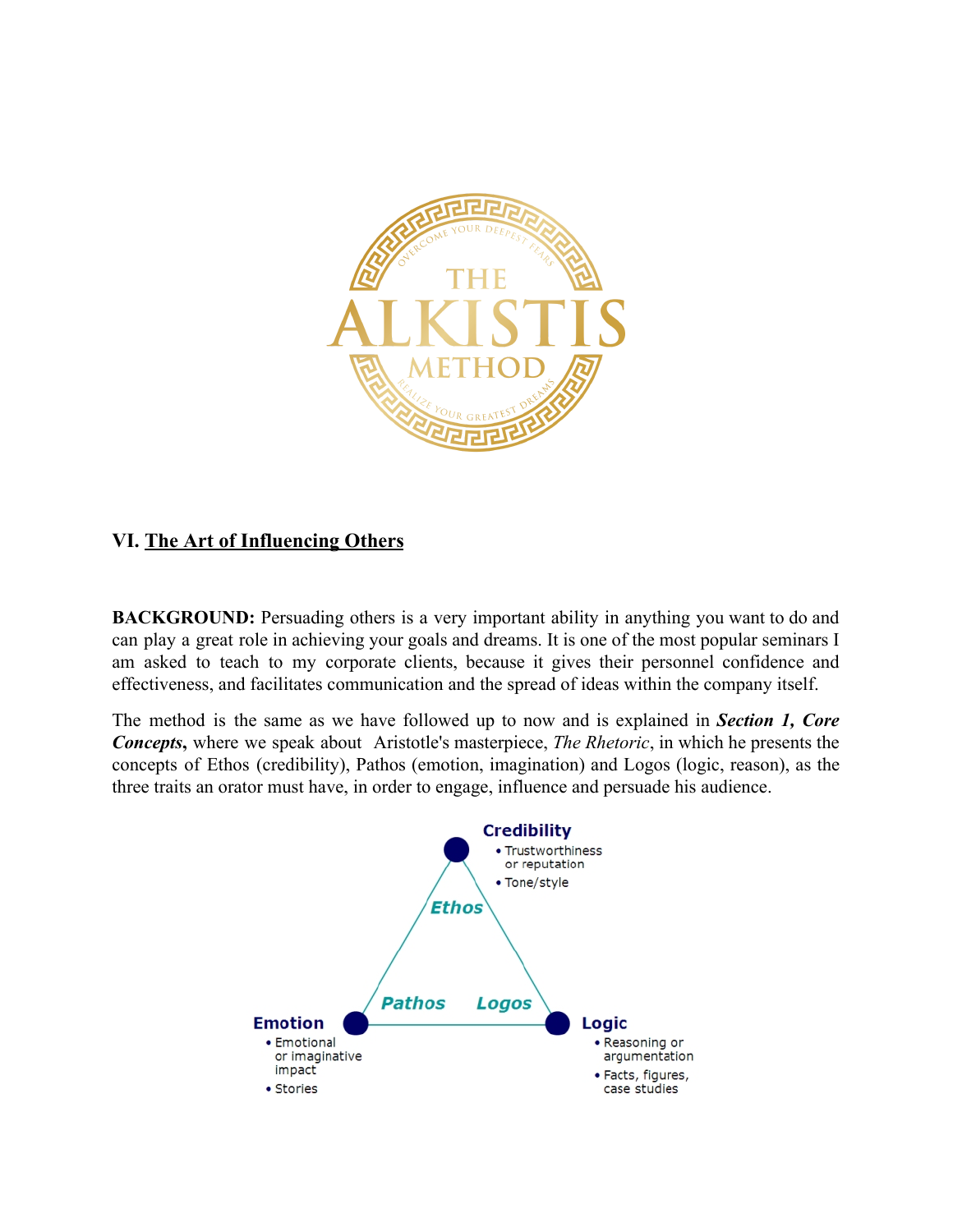Interesting Fact: Scientific experiments by **Dr. Albert Mehrabian** Professor Emeritus of Psychology, UCLA, show that Pathos is much more important when trying to influence and persuade. As you can see from the chart below, **nonverbal communication** (bodylanguage, eye-contact, tone of voice etc) accounts for 93% in importance!



The teaching of Presentation Skills usually requires a Coach and a group setting, so that it can be done in a "real" environment, but you can achieve a lot by doing it yourself too, preferably with at least one person watching you.

In this askesis we will be standing in front of **a video camera** (and a small group if you are with others) so that we can have a more realistic view of our 'delivery.

### **NAME** : **Influence Others With Ease** ®

**BACKGROUND:** Persuading others is a very important ability in anything you want to do and can play a great role in achieving your goals and dreams. It is one of the most popular seminars I am asked to teach to my corporate clients, because it gives their personnel confidence and effectiveness, and facilitates communication and the spread of ideas within the company itself.

The method is the same as we have followed up to now and is explained in *Section 1, Core Concepts*, where you read about Aristotle's masterpiece, **The Rhetoric**, in which he presents the concepts of Ethos (credibility), Pathos (emotion, imagination) and Logos (logic, reason), as the three traits an orator must have, in order to engage, influence and persuade his audience.

*Interesting Fact:* Scientific experiments by Dr. Albert Mehrabian Professor Emeritus of Psychology, UCLA, show that Pathos is much more important when trying to influence and persuade. As you can see from the chart below, **nonverbal communication** (body language, eye contact, tone of voice etc) accounts for 93% in importance!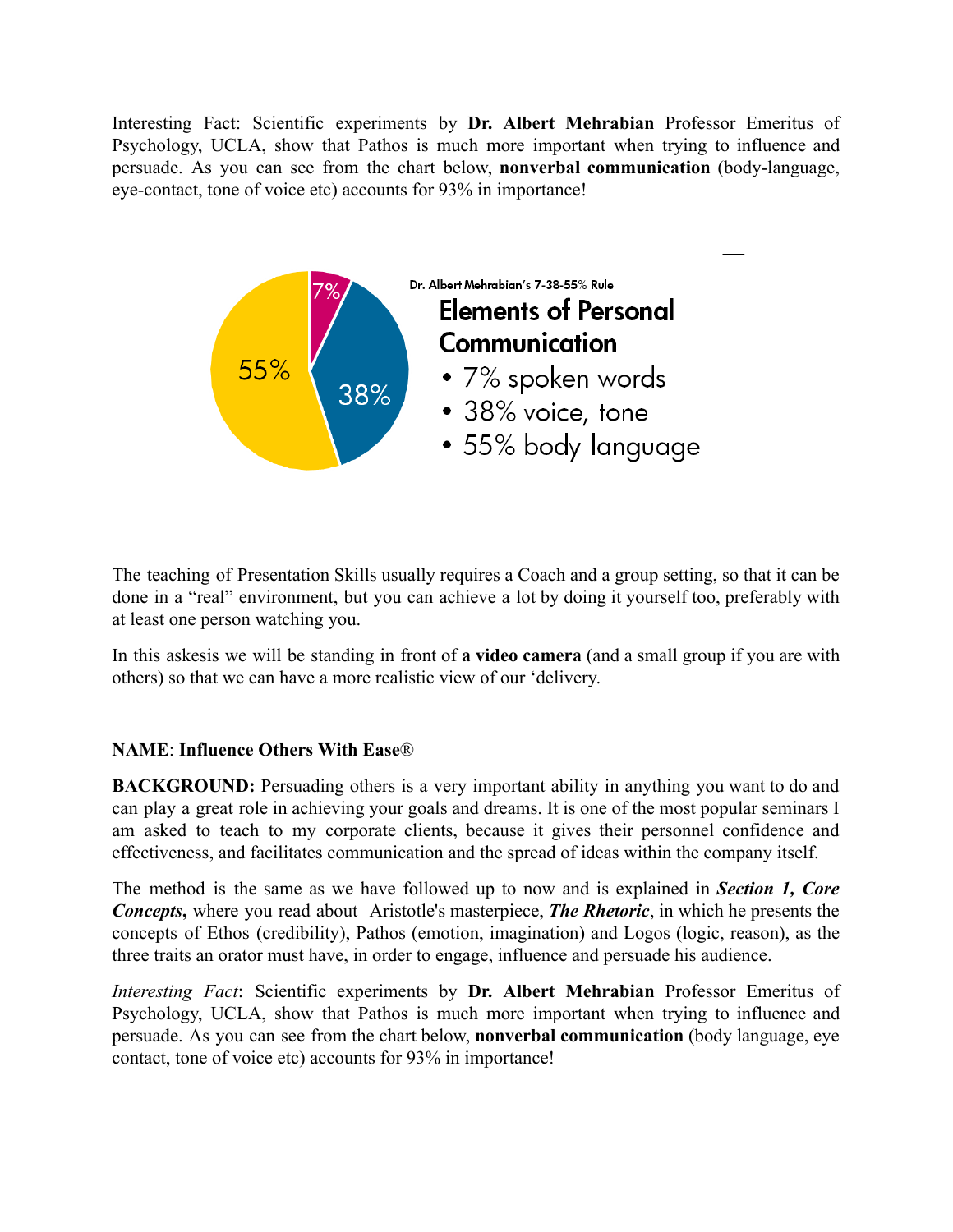

The teaching of presentation skills usually requires a coach and a group setting, so that it can be done in a 'real' environment, but you can achieve a lot by doing it yourself too, preferably with at least one person watching you.

In this askesis we will be standing in front of **a video camera** (and a small group if you are with others) so that we can have a more realistic view of our delivery and impact.

## **NAME:** I am Influencing Others With Ease® & Authority

**PURPOSE:** To train and improve our skill of influencing and persuading others.

**INSTRUCTIONS**: Think about a presentation you want to make in front of a group of people. Think about what you want to persuade or influence them about. What actions do you want them to take?

For example: *Imagine that shortly, you are going to present yourself to the entrancecommittee of a very ancient and prestigious school of SelfLeadership. Many of those people who you greatly admire and have deep respect for, have been initiates/alumni of this academy. They will be comparing your presentation to hundred of thousands of other applicants. Prepare a presentation, applying Ethos, Pathos, Logos of Aristotle's "Rhetorical Triangle" to convince them to let you join.*

Write down your points to prepare under each Principle:

**ETHOS**: What is your personal history and integrity in relation to the subject matter? What impressions, qualities or values do you want to leave behind?



*Write down your introduction which should include a greeting, the subject you want to talk about as well as your full name, occupation and relationship to this subject.*

*Write down the values and impressions you seek to stress.*